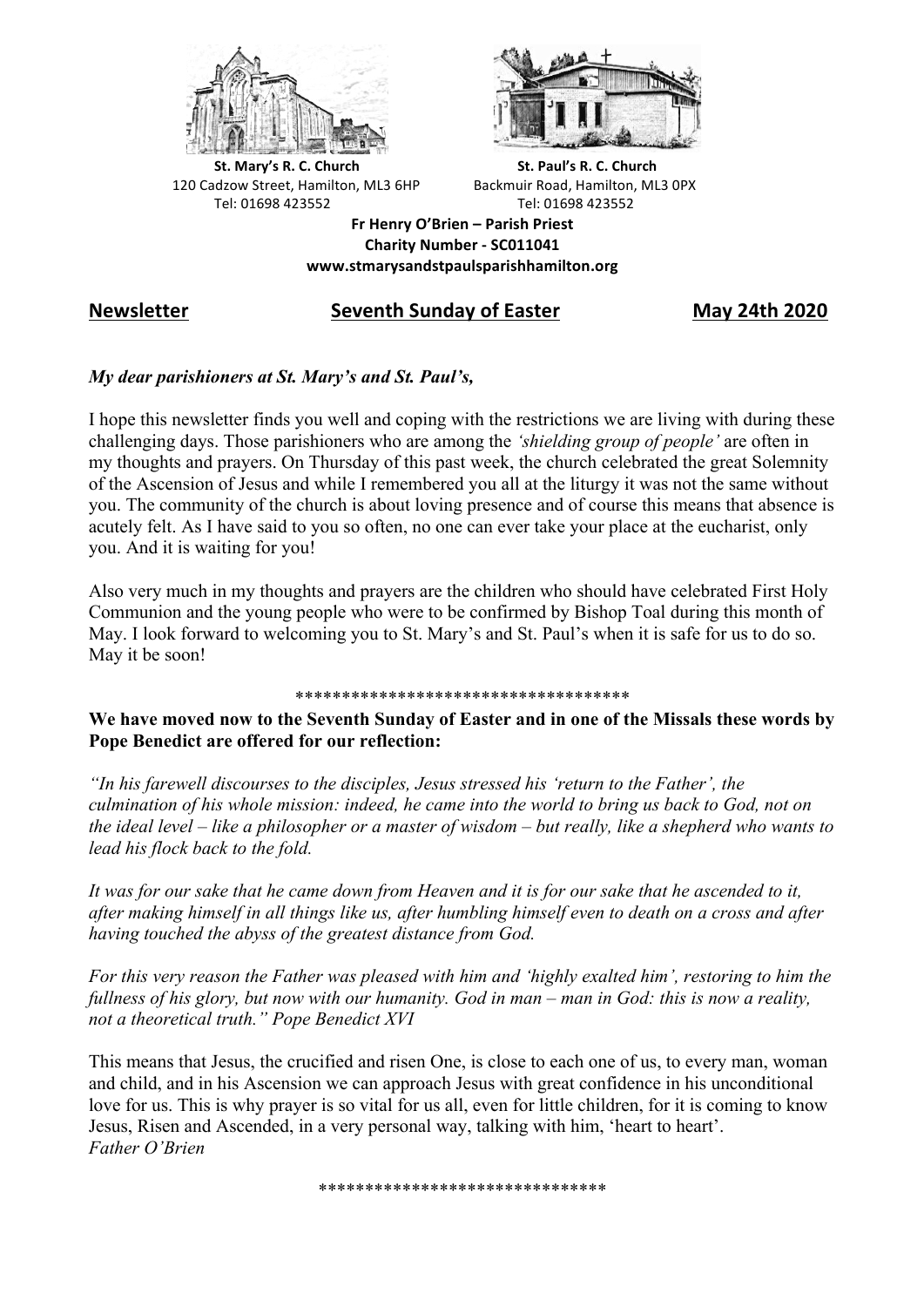**Let me share with you once more the names of those who have died during these weeks when we have been unable to gather for Mass:**

John Boyce James Donnelly, Mary Teresa Lees, Silvio (Steve) Ferri, Tess McMahon, Helen Brown, Margaret McCluskey, James McDougall, John Henderson, Tom O'Brien, James McMenemy, Frances Murphy, Brian Porteous, Susan McAteer, Margaret Boyd, Julia (Sheila) O'Neill Stephen Mann

I know you will remember these men and women in your prayers and also their families, who said farewell to a loved one in the most difficult of circumstances. It is painful not to have the beauty of the Requiem Mass in the church and the comfort and strength that comes from the good presence of family and friends and neighbours. This is the first time since Lockdown began that we have no one waiting for burial, so let us hope and pray that things are beginning to ease.

**\*\*\*\*\*\*\*\*\*\*\*\*\*\*\*\*\*\*\*\*\*\*\*\*\*\*\*\*\*\*\*\*\*\*\*\*\***

## **A Word about Finances at St. Mary's and St. Paul's**

I mentioned in last week's newsletter that I had sent off our donation of £2,500 to SCIAF and during the week the parish received a letter of thanks and also confirmation that the UK Government would double this to £5,000, so thank you for all of that. Many of you had expressed concern that some of the poorest people in our world would loose out yet again because of the current situation. I am sure that many other parishes in Scotland have responded in a similar way to us.

I also mentioned in last week's newsletter that some parishioners have been asking how they might make their usual donations, which will support the upkeep of our parish during these unusual times. I will give this information at the bottom of the page, but before doing so I want very much to say something about the finances at St. Mary's and St. Paul's.

As you know the Catholic Church is a registered charity. It is good to remember this at times. The church is not a business. In other words, it lives from your charitable donations. So the first word needs to be one of sincere thanks for your care and support of St. Mary's and St. Paul's through the years. As your parish priest I am grateful for that and do not take it for granted.

When I first came to St. Mary's and St. Paul's I was surprised that there were two collections at the liturgy, the offertory collection at the usual time and then a second collection before leaving. I had never been in a parish where this was the custom and so I spoke with those who helped with the parish finances at the time and suggested that we stop the second collection. They advised me quite forcefully not to do that, saying the parish would need those donations for ongoing maintenance, for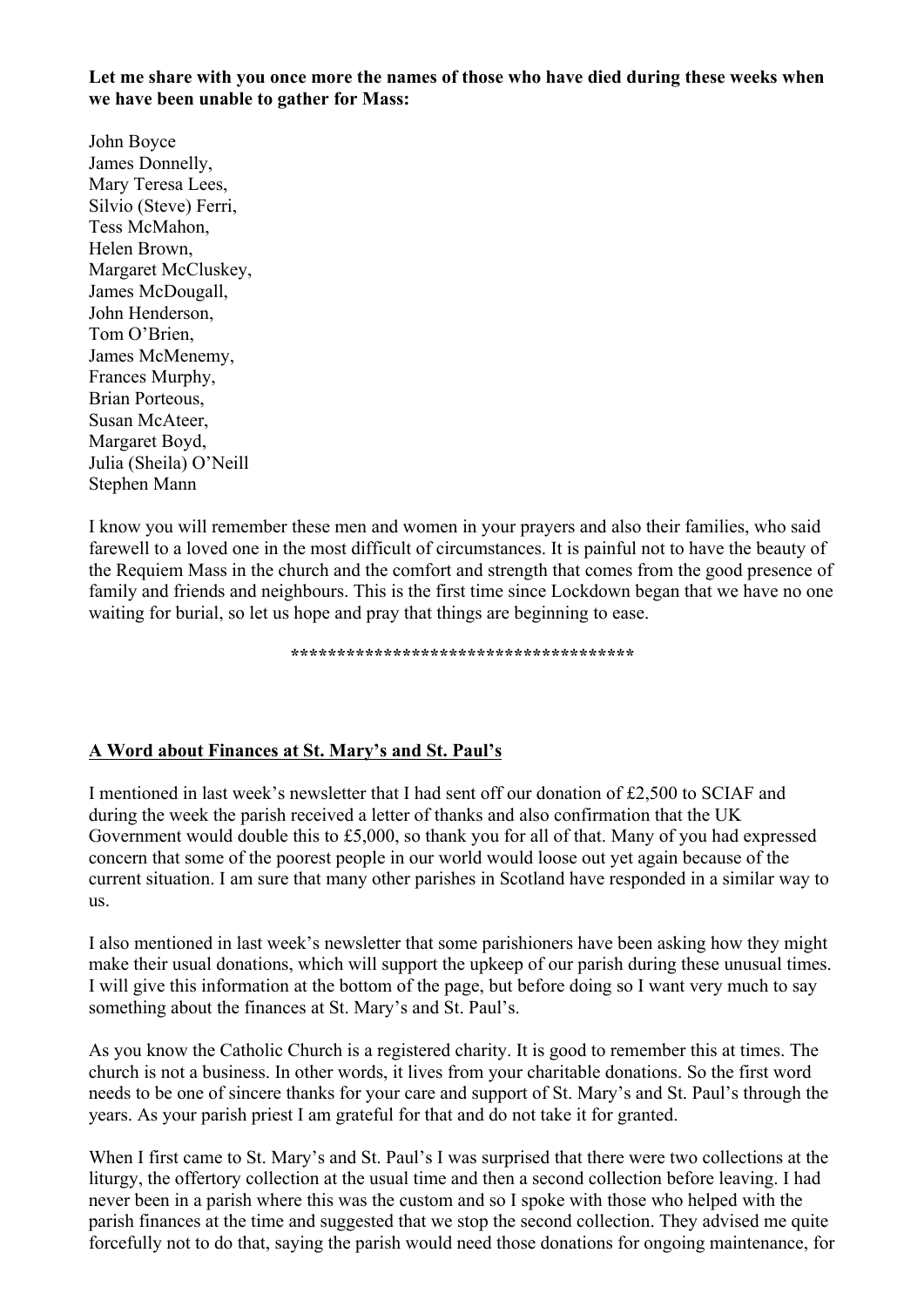restoration work and for unexpected repairs. They reminded me that St. Mary's was a listed building and that repairs were frequent and often costly. In their own way they were telling me that I had a lot to learn! All of this has proved to be true, especially the latter!

Over the years your generosity has enabled us to complete a major renovation of the church hall and meeting room, to restore the beautiful Stations of the Cross and other art work at St. Mary's, and to have the church painted and decorated. Likewise the generosity at St. Paul's has enabled us to carry out quite a major renovation of the sanctuary with a new altar and baptismal font, sanctuary lamp and carpet and have the church decorated. Of course the motivation for all of this is to make our buildings welcoming and cared for places, sacred spaces where the church can carry out its pastoral care of people, sharing the Word of God and celebrating the sacraments, and indeed life itself.

The advice given to me by those involved in parish finances at that time sounded a note of caution and encouraged prudence regarding parish finances in terms of planning for ongoing maintenance and repairs. It is your continued generosity that has enabled this. In fact, our next intended project was to be the replacement of the seating on the lower floor at St. Mary's, with fewer benches to enable wider spacing between the pews. This is something that the parishioners at St. Mary's have wanted for quite a number of years and the Parish Pastoral Council were very supportive of this project. However, in light of the effects of the Coronavirus on public gatherings, it seems wise to put this project on hold and to wait until the way ahead for the church is more certain.

I am sure by this stage you are wondering why I am sharing all this information with you now. It is because, while touched by your concern about the parish at this time, I don't want you to be worrying about St. Mary's and St. Paul's. We have funds that will help us through this period. I also share this with you because of my own worries about you, the faithful parishioners of St. Mary's and St. Paul's, especially those who may lose their employment or their business and others who may struggle to keep things going for their family. I am aware of the many demands on you, especially those with children and as your parish priest this concerns me a great deal. In other words, I hope you will feel free to look after your own family at this time and to be careful and prudent with your own funds, for the virus leaves us with considerable uncertainty regarding the months ahead. Please know that you are very much in my thoughts and prayers.

#### \*\*\*\*\*\*\*\*\*\*\*\*\*\*\*\*\*\*\*\*\*\*\*\*\*\*\*\*\*\*\*\*\*\*\*\*\*\*

## **Now, having shared my concerns with you about making donations at this challenging time, I will share with you the requested information:**

Some parishioners have put their donation envelopes in the little post-box at the front door of St. Mary's Church House or through the letter box at St. Paul's; others have said they will keep their envelopes at home and bring them when it is possible to come back to church.

Some parishioners have sent a cheque in the post. If you choose to do this, the cheque must be made out in the following way or it cannot be presented to the bank:

## **For donations to St. Mary's**

**Donations** Cheque made payable to: St. Mary's RC Church, Hamilton or, **donations** through the bank: Bank of Scotland, Sort Code 80-08-25, Account Number 00744576

Weekly Covenant / Gift Aid If you are in GiftAid scheme please use the Clydesdale Bank Account St Mary's RC Church Account Number 60406207